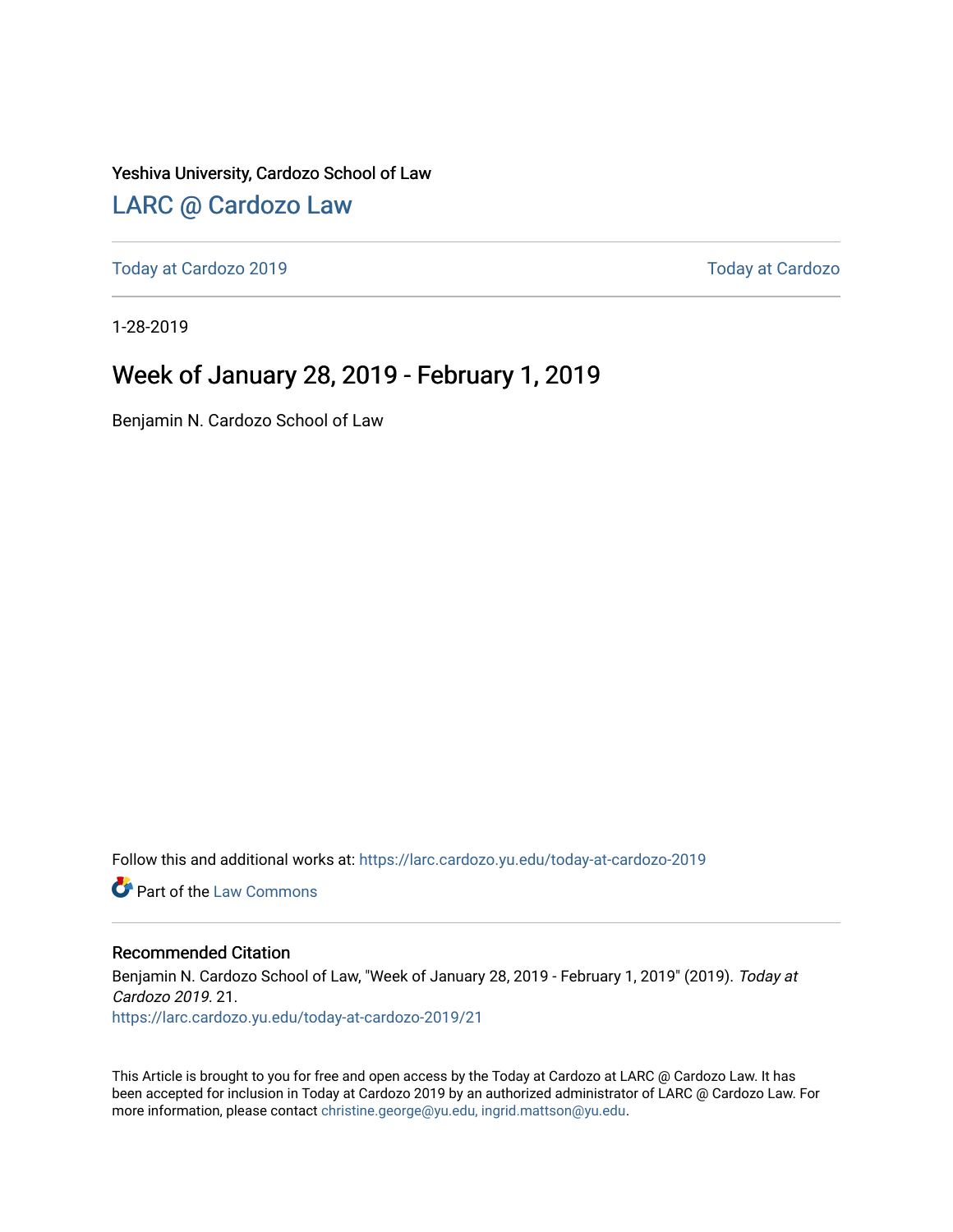### Monday, January 28, 2019

#### **Today's P Law Week Events:**

**4 p.m. / Moot Court Room (MCR) Title IX and Due Process I. Bennett Capers,** Stanley A. August Professor of Law, Brooklyn Law School **Susan Kruth,** Senior Program Manager, Legal and Public Advocacy, Foundation for Individual Rights in Education **Katherine McGerald,** J.D., Executive Director, SurvJustice **Moderator: Morgan Helfman,** student, Cardozo Law

**6 p.m. / Moot Court Room (MCR) Finding Home in America: The Cardozo Law Screening of the AT&T Original Series** *Refuge, Episode 6 "Hombres Nuevos"* **Special Guest: Luis Mancheno,** Immigration Attorney **Interviewer: Professor Kate Shaw,** Cardozo Law

Join Women in Tech Law (WiTL) Cardozo Chapter for our first general body meeting on January 28 in room 420 from 12-1!

WiTL Cardozo is seeking new members to help build a community of like-minded women who are interested in pursuing a career in tech law. The tech industry continues to grow rapidly and at times changes so quickly the law has a hard time keeping up. As an organization, we hope to introduce our members to the expansive repertoire of possible careers in the field.

Please join us for our first official general body meeting and have a chance to sign up for a \*free\* headshot to use in your LinkedIn profile (details provided at the meeting).

Lunch will be provided.

### Upcoming Events and Announcements

Title of Event: Access to Justice, Legal Needs, and APA Communities Date: January 29th, 2019 Location: Moot Court Room Sponsoring SBA Group: APALSA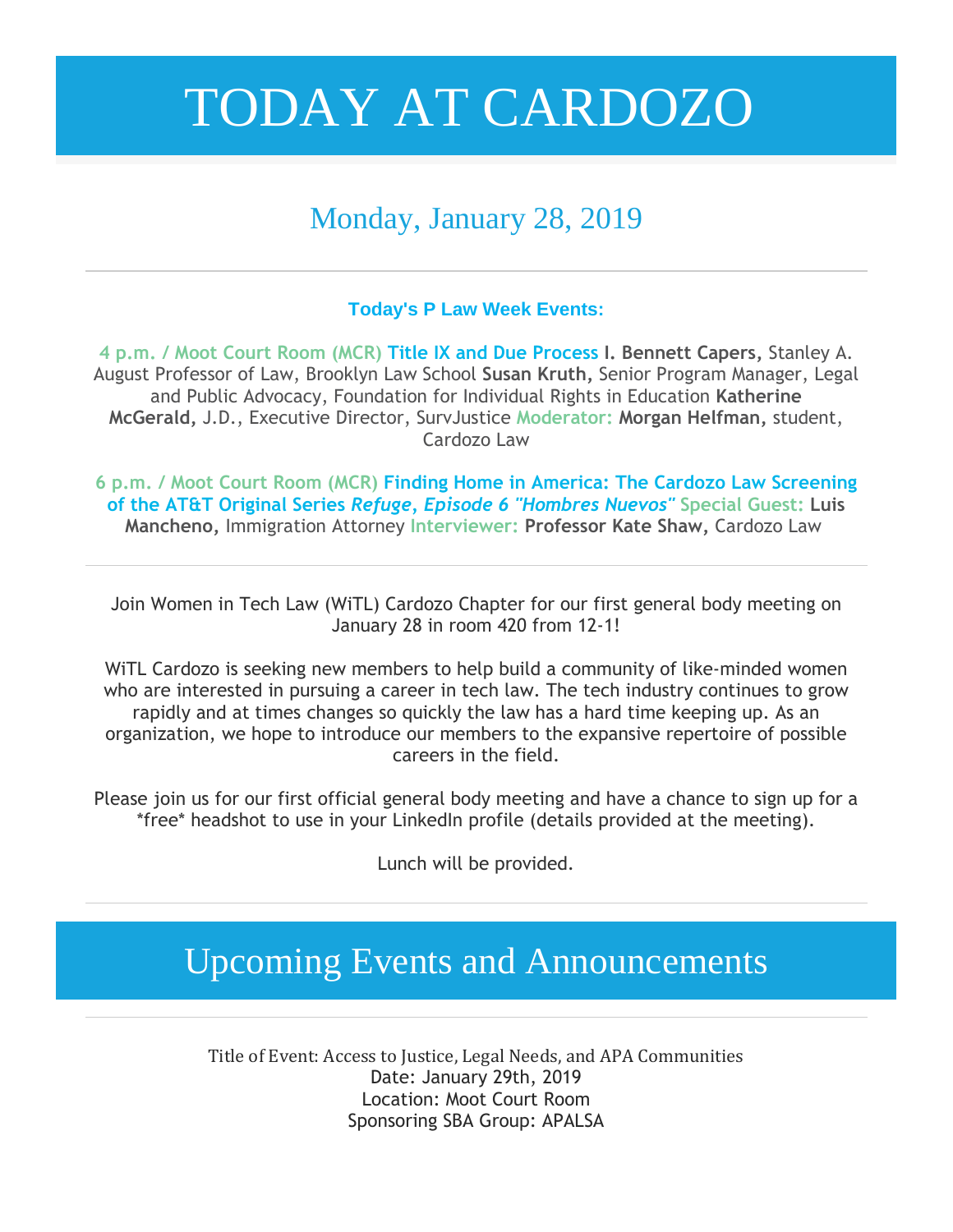### Tuesday, January 29, 2019

Title of Event: Access to Justice, Legal Needs, and APA Communities. Date: January 29th, 2019 Location: Moot Court Room Sponsoring SBA Group: APALSA

#### **Today's P\*LAW Week Events:**

12 p.m. / Room 1008 Workshop - Bridging Gaps: How to Interview Low-Income Clients Professor Leslie Salzman, Director of Clinical Education, Cardozo Law

12 p.m. / Moot Court Room (MCR) Efforts to Ban LGBTQ Conversion Therapy Jane Clementi, Co-founder and CEO, The Tyler Clementi Foundation Ryan Kendall, Conversion therapy survivor and Advisory Board Member, #BornPerfect Campaign Scott D. McCoy, Senior Policy Counsel, Southern Poverty Law Center Moderator: Professor Edward Stein, Cardozo Law

> 4 p.m. / Moot Court Room (MCR) Voting Rights: Then vs. Now

Dr. Louis J. Braun, former Civil Rights activist, local coordinator for Dr. Martin Luther King's Selma to Montgomery March, National Chairman, Americans for Democratic Action, Campus Division Perry Grossman, Voting Rights Project Attorney, New York Civil Liberties Union Moderator: Sherry-Ann Smith-Gomez, Office of Career Services, Cardozo Law

### Upcoming Events and Announcements

Join Chabad at Cardozo at 12:10pm on Wednesday, January 30th for Ten Minutes of Torah in room 425.

Pizza will be served. Looking forward to seeing everybody there.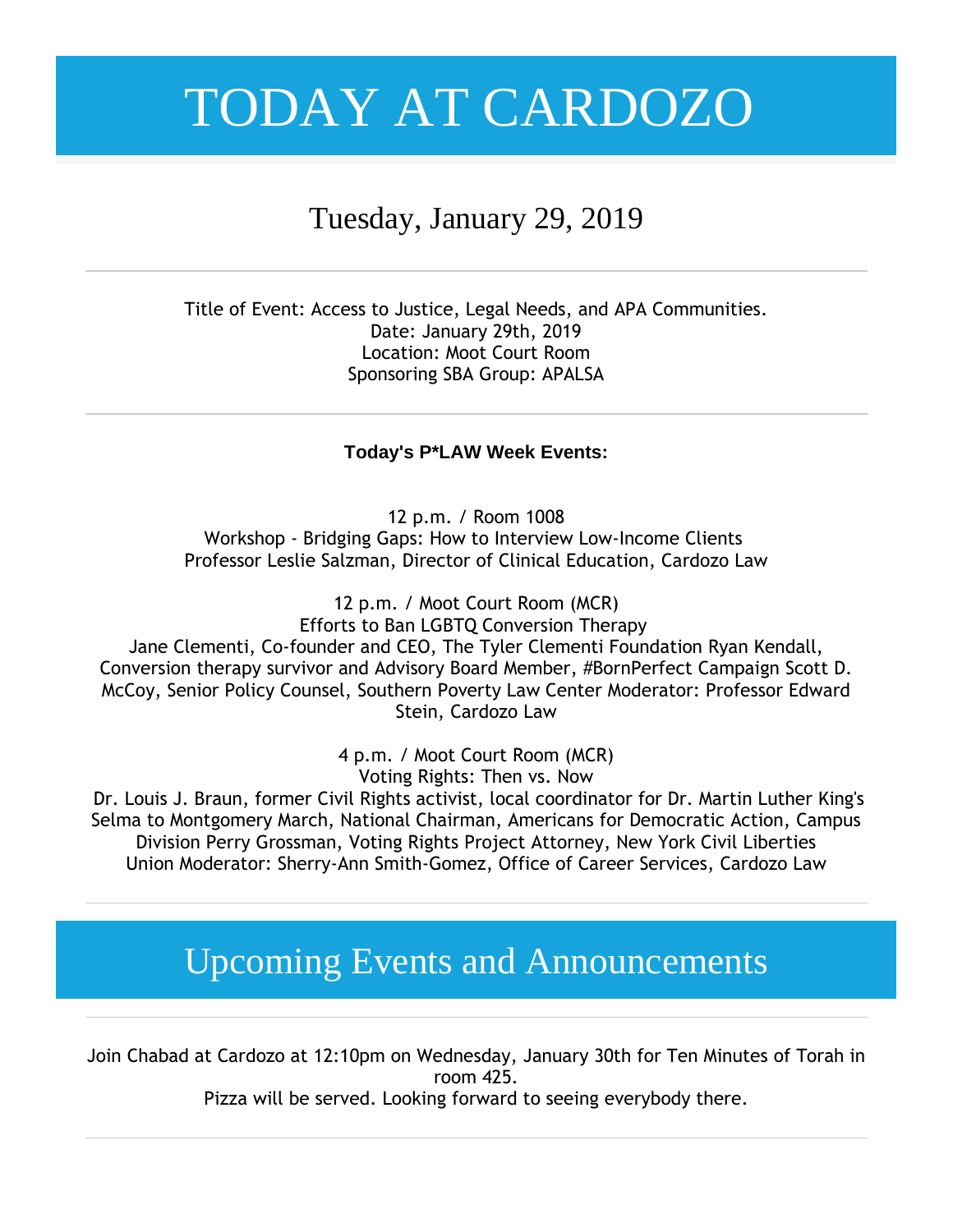#### IPLS General Body Meeting February 5, 2019, 12pm RM 205

Cardozo's Intellectual Property Law Society is hosting their first general body meeting of the semester! Come learn about our plans for the semester and how to get more involved.

#### Town Hall with Dean Leslie!

Come hear from the Dean of our Law School about the work that is being done by the administration on behalf of students. Express your opinions, ask questions, and share your concerns!

> Date: January 30, 2019 Time: 12:00 p.m. - 1:20 p.m. Location: Third Floor Lounge

Sponsored by the Student Bar Association

On Thursday (1/31/19) at 12:00pm in Room 304, the Cardozo Entertainment Law Society will be having a conversation/Q+A over pizza with Brad Cohen, Vice President & Senior Litigation Counsel at Warner Music. See you Thursday!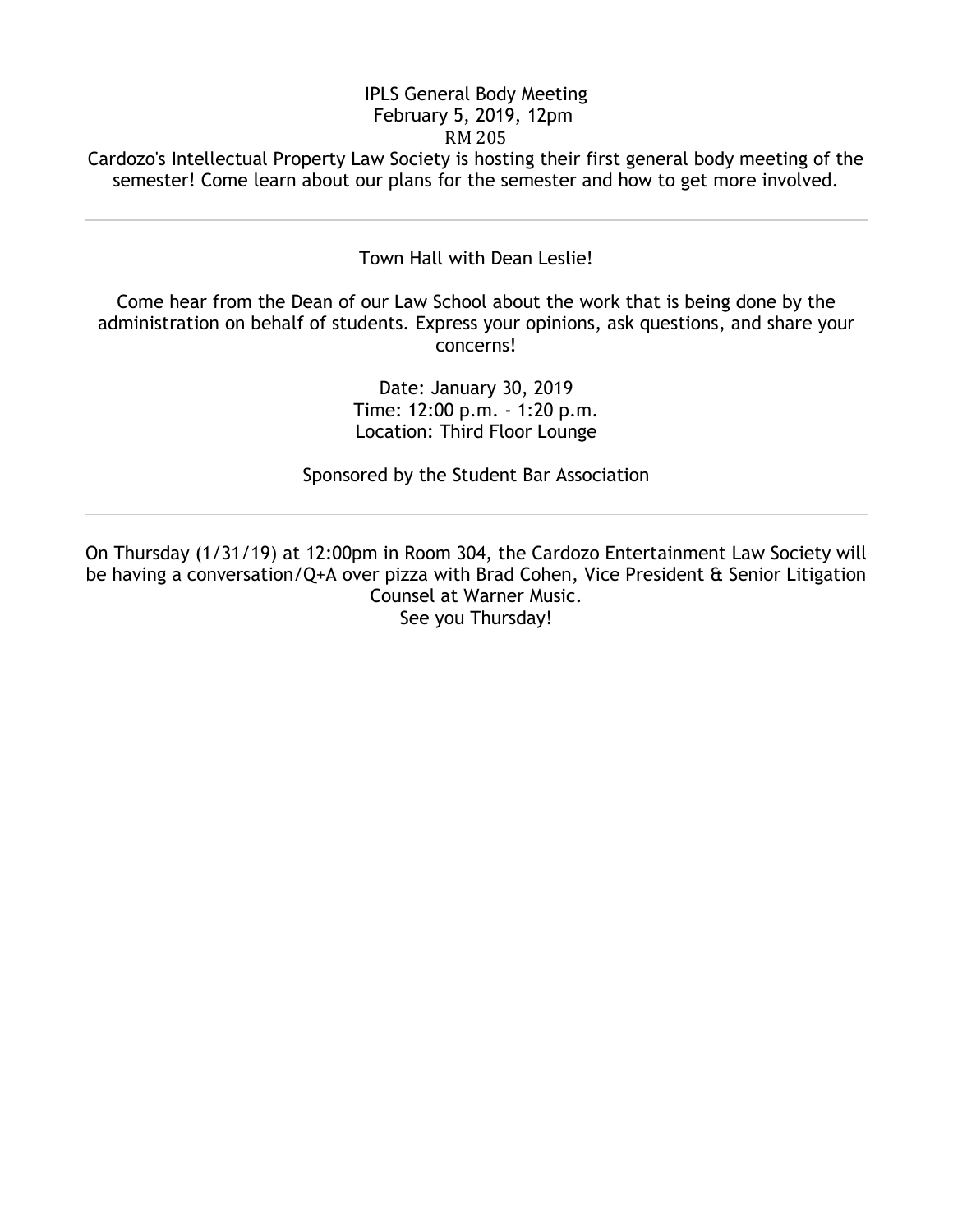### Wednesday, January 30, 2019

Join Chabad at Cardozo at 12:10pm for Ten Minutes of Torah and in room 425. Pizza will be served. Looking forward to seeing everybody there.

Town Hall with Dean Leslie!

Come hear from the Dean of our Law School about the work that is being done by the administration on behalf of students. Express your opinions, ask questions, and share your concerns!

> Date: January 30, 2019 Time: 12:00 p.m. - 1:20 p.m. Location: Third Floor Lounge

Sponsored by the Student Bar Association

#### **Today's P\*LAW Week Events:**

**12 p.m. / Room 1008 In Defense of NYC Housing Larisa Bowman**, Deputy Director, Lenox Hill Neighborhood House Legal Advocacy Department **Carlina Rivera,** Councilwoman, New York City Council, 2nd District **Cea Weaver,** Policy & Research Director, New York Communities for Change **Moderator: Jared Marnin,** student, Cardozo Law

**4 p.m. / Room 1008 The Future of Abortion under a Conservative Supreme Court Rose MacKenzie,** Senior Policy Counsel, National Institute for Reproductive Health **Yveka Pierre Esq.,** Litigation Counsel, SIA Legal Team **Karla Salguero,** Board Member, New York Abortion Access Fund **Moderator: Bella Pori,** student, Cardozo Law

**4 p.m. / Moot Court Room (MCR) Immigration: What Does the Resistance Look Like? Jeffrey S. Chase Scott Coomes,** Senior Staff Attorney, Brooklyn Defender Services **Angela Fernandez,** Executive Director and Supervising Attorney, Northern Manhattan Coalition for Immigrant Rights **Aadhithi Padmanabhan,** Staff Attorney, New York Civil Liberties Union **Moderator: Hannah Robbins,** Clinical Teaching Fellow, Kathryn O. Greenberg Immigration Justice Clinic, Cardozo Law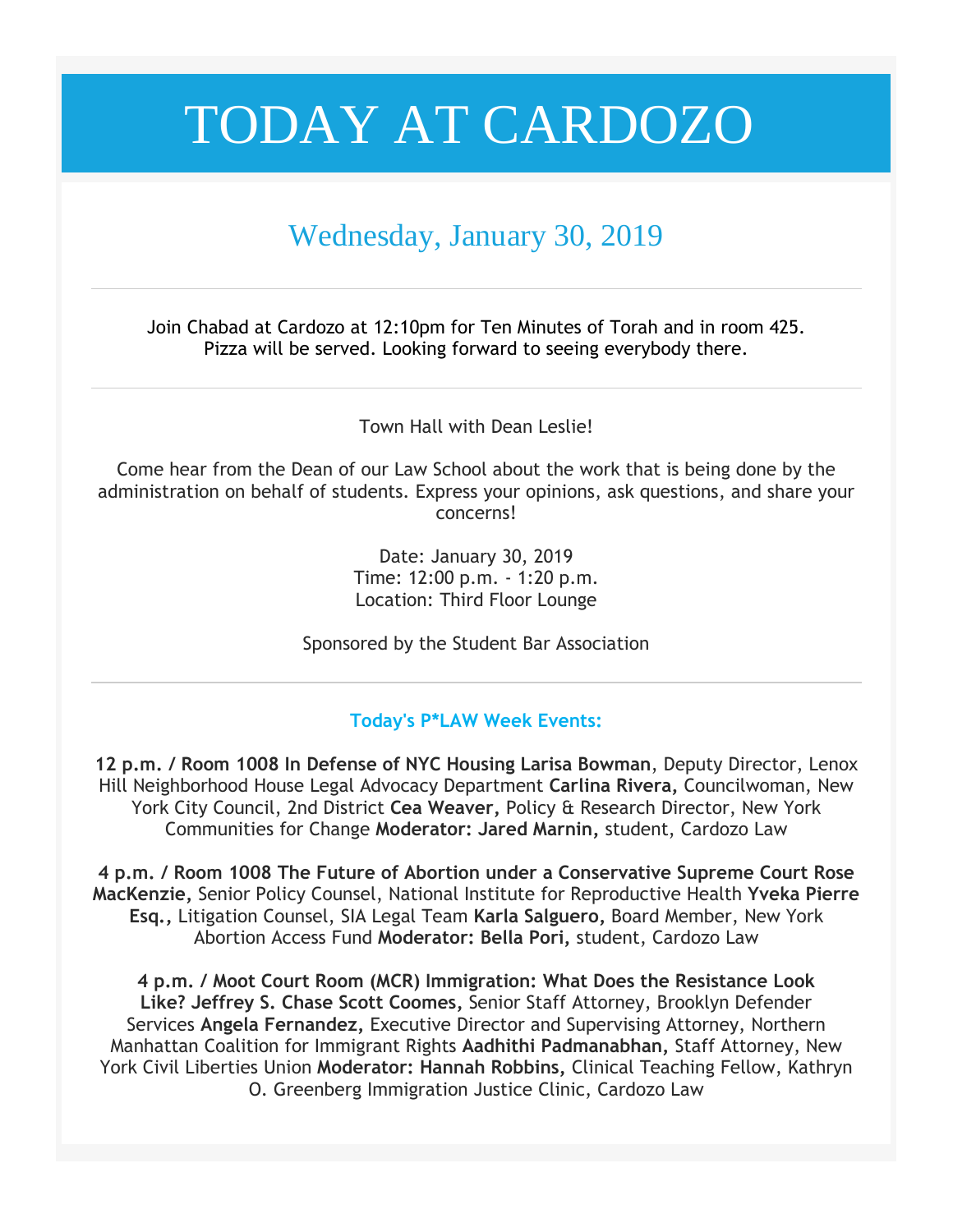**6 p.m. / Room 1008 Juvenile Justice: Raise the Age in NYC Hon. Adetokunbo Fasanya,** Judge, New York County Family Court **Hon. Evelyn Laporte,** Judge, New York State Supreme Court, Kings County **Sara Hemmeter,** Associate Commissioner, Close to Home, New York City Administration for Children's Services **Tim Roche,** Senior Policy Advisor, New York City Administration for Children's Services **Moderator: Valerie Sanders,** student, Cardozo Law

**6 p.m. / Moot Court Room (MCR) Movement Lawyering: Rooting Your JD in the Community Brian Glick,** Clinical Associate Professor, Fordham Law School **Carl Hamad-Lipscombe,** Deputy Director, Black Alliance for Just Immigration **Brandon J. Holmes,** New York City Campaign Coordinator, JustLeadershipUSA **Marbre Stahly-Butts,** Executive Director, Law for Black Lives **Moderator: Professor Ekow Yankah,** Cardozo Law

### Upcoming Events and Announcements

Please join Chabad at Cardozo for a Welcome Back Shabbat at the Manhattan Penthouse on 80 5th Avenue on Friday, February 1st. Services will begin at 6:30pm, and Kiddush and dinner will begin at 7:00pm.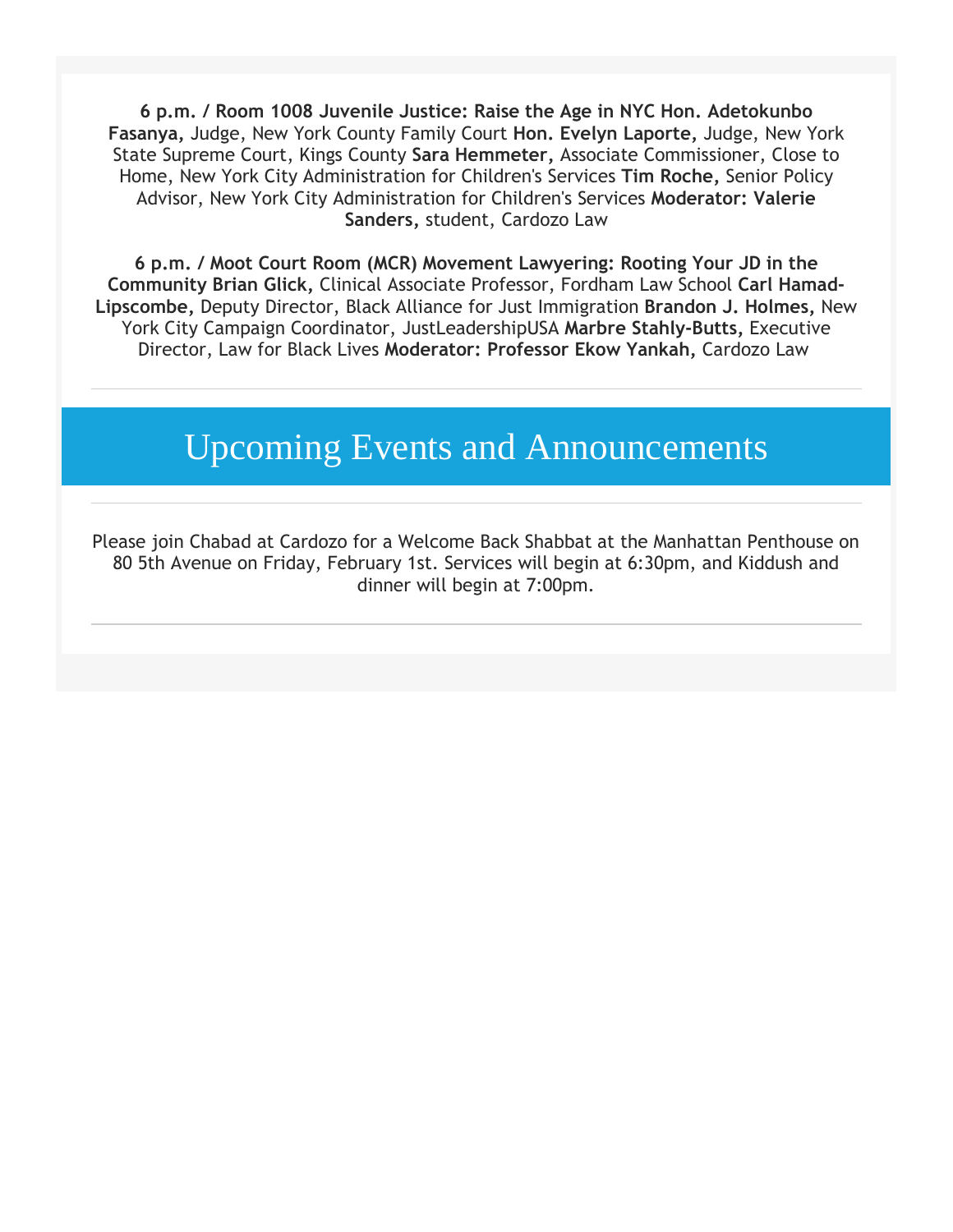### Thursday, January 31, 2019

"Rethinking Social Media" An expert discussion moderated by Professor Monroe Price Thursday, January 31st, 6-8pm Moot Court Room

Sponsored by the Cardozo Moot Court Honor Society and the Howard M. Squadron Program in Law, Media, and Society.

Join us for a discussion about the recent avalanche of efforts to reformulate social media relating to its sheer size, child pornography, cyberstalking, the augmentation of terrorist threats and hate speech, and, of course, the disturbance of US elections. This panel features leading young scholars dealing with developing Internet issues critical to society. Robyn Caplan is a Researcher at Data and Society, Jessa Lingel is on the faculty of the Annnenberg School for Communication at the University of Pennsylvania, and Cardozo Professor Felix Wu's current work focuses on free expression and cybersecurity.

Today's P\*LAW Week Events:

**12 p.m. / Room 1008 Reducing Barriers to LGBTQ Healthcare Access Noah E. Lewis**, Executive Director, Transcend Legal Stephen Markley, Comprehensive Transfer Center Care Manager, Co-Chair LGBTQ+ Advisory Council, NYU Langone Health D'hana Perry, Manager of Transgender and Gender Non-Binary Programming, Callen-Lorde Community Health Center Moderator: Professor Alex Reinert, Cardozo Law

**12 p.m. / Moot Court Room (MCR) Making the Most of the PILC Fair Stuart Smith**, Director of Legal Recruitment and Development, New York City Law Department Jackie Cheney, Center for Public Service Law/Office of Career Services, Cardozo Law Jaclyn Kleban, student, Cardozo Law Moderator: W. Brad Jarman, Office of Career Services, Cardozo

On Thursday (1/31/19) at 12:00pm in Room 304, the Cardozo Entertainment Law Society will having a conversation/Q+A over pizza with Brad Cohen, Vice President & Senior Litigation Counsel at Warner Music. See you today!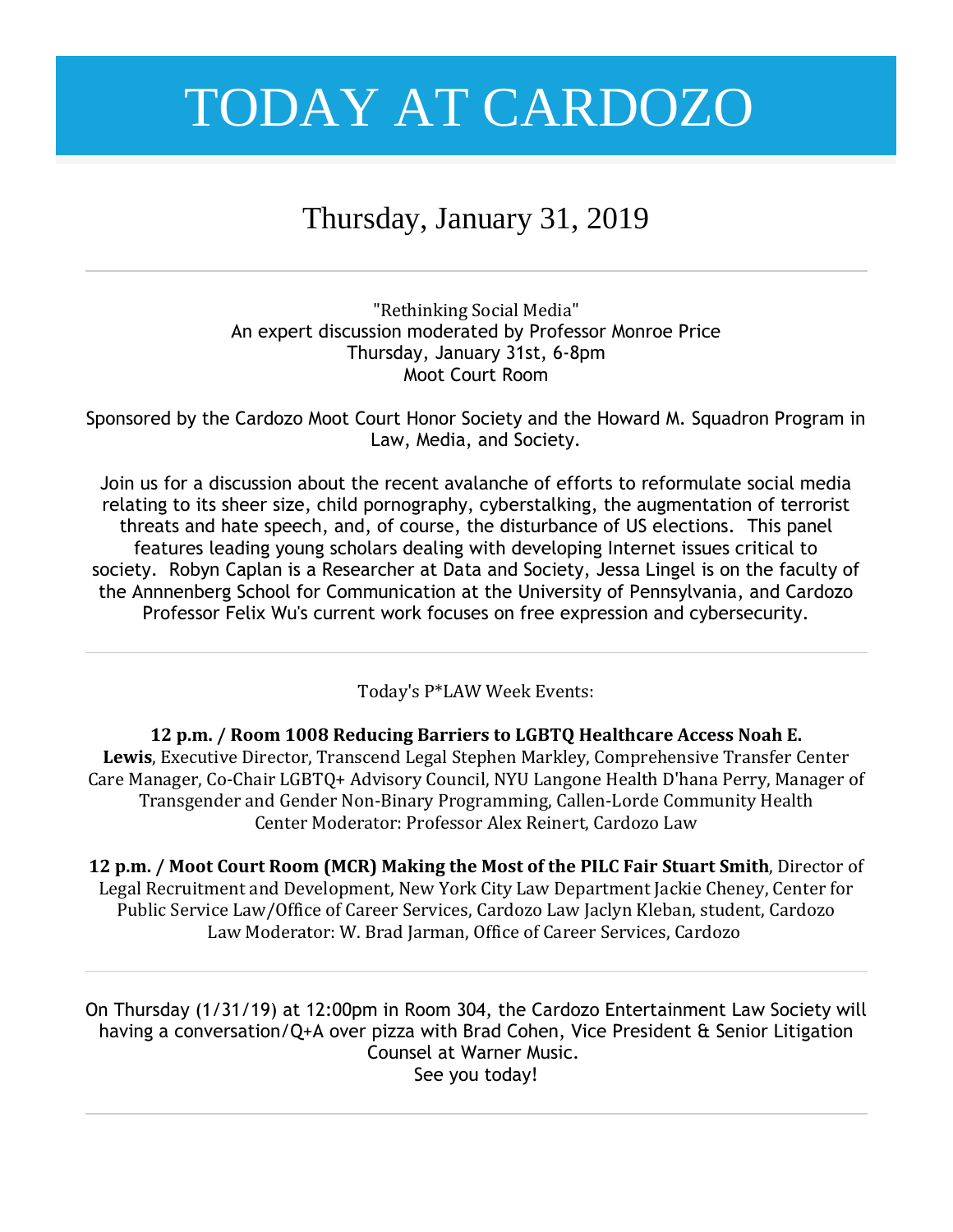### Upcoming Events and Announcements

The Heyman Center for Corporate Law & Governance and the Cardozo Startup Society invite you to: Conversation with a Startup Lawyer Speaker: Jordan Koss '10, Member and Head of Startup/VC Law, McDonald Hopkins Date: Monday, February 4, 2019 Time: 12:00 pm Location: Rm 205

Lunch will be provided. Registration is required: please register here.

Please join us for a lunch talk with Jordan Koss '10, Member and Head of Startup/VC Law at McDonald Hopkins and Cardozo Alumnus! Mr. Koss will describe his day-to-day work as a startup lawyer and some of the common investment options used by early-stage companies, including the role lawyers play in connection with a startup's capital raising process. He will also discuss his career path since graduating from Cardozo. Prior to joining McDonald Hopkins, Mr. Koss was an attorney with Fenwick & West, Kirkland & Ellis, and goodcounsel.

This event is open only to the Cardozo community. If you register and can no longer attend, please let us know so that we have an accurate headcount for catering purposes.

#### CARDOZO ART LAW SOCIETY PRESENTS **Copyright in Photography** Monday 2/4 at 6PM Dean's Conference Rm 1008

Join CALS on Monday, February 4th at 6PM for a panelist discussion on the inner workings of copyright in photography. Hear from commercial celebrity and entertainment photographer **Noam Galai**. In 2006, Galai created "The Stolen Scream", a self portrait that quickly became one of the most used photographs of all time. Inspired by this work, panelists from **Christie's, Frankfurt Kurnit Klein & Selz PC, and Cowan DeBaets Abrahams & Sheppard LLP** will provide insight on legal concerns within the photography industry.

Please join Chabad at Cardozo for a Welcome Back Shabbat at the Manhattan Penthouse on 80 5th Avenue on Friday, February 1st. Services will begin at 6:30pm, and Kiddush and dinner will begin at 7:00pm.